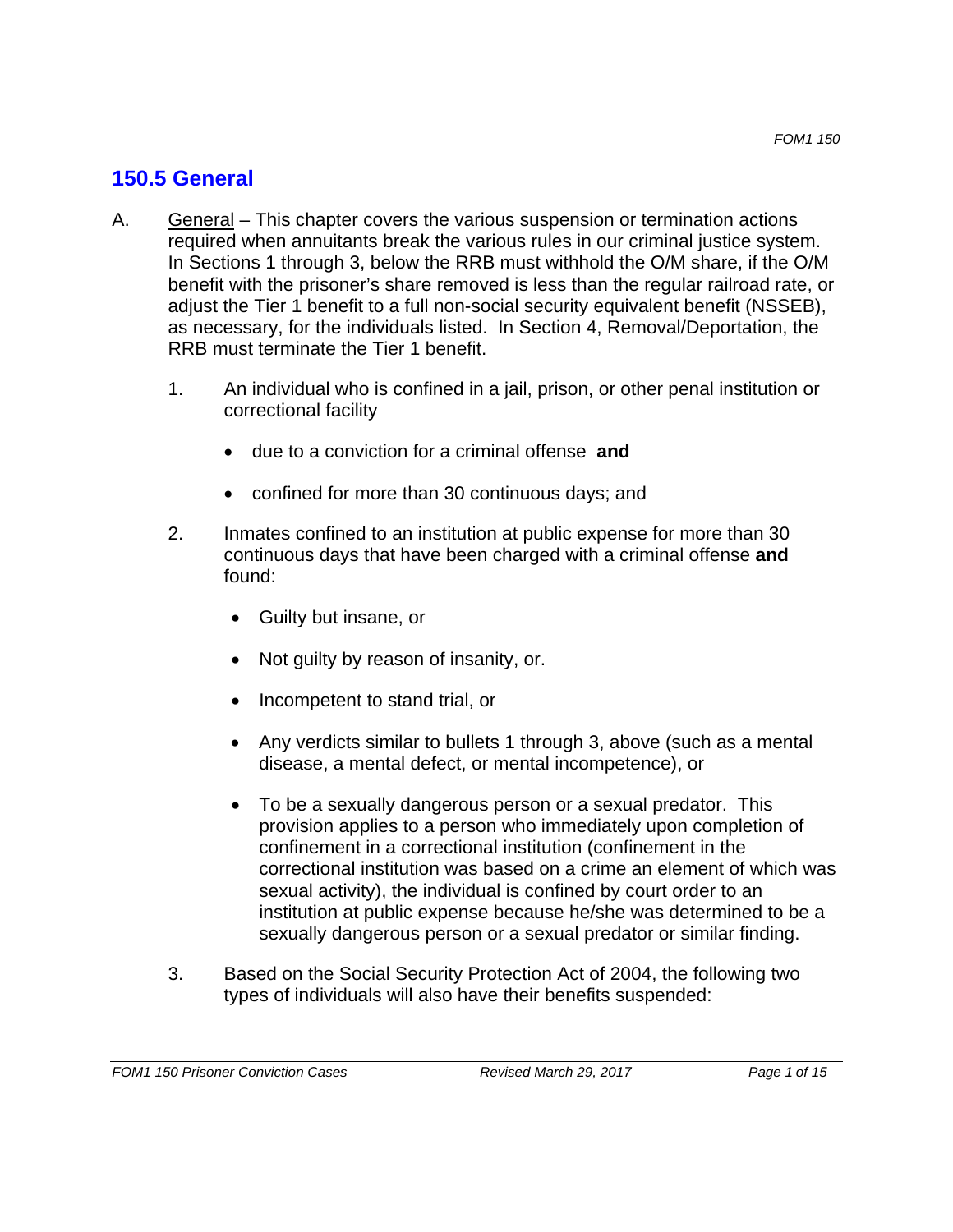- Fugitive felons. These are individuals fleeing to avoid an unsatisfied Federal, state, or international law enforcement warrant.
- Probation and Parole Violators: These are those individuals violating a condition of probation or parole imposed under Federal or State law.
- 4. Individuals who are removed from the United States (deported.) These individuals' SSA benefits are terminated under Section 202(n) of the Social Security Act. The effect of Deportation on the Tier 1 is different from that mentioned in the 8 categories, above. The full Tier 1 benefit is withheld from people who are deported. See RCM 1.1.4.B.2 for more information on Removal/Deportation.

Handling auxiliary beneficiaries of removed/deported wage earners: Unlike Section 202x, when a wage earner is ineligible to receive Title II benefits under Section 202n of the SSA, auxiliary benefits are not automatically still payable based on the deported individual's wage record. Payment of auxiliary beneficiaries is conditional as follows: Auxiliary beneficiaries are not payable for any month they are outside the United States if they are not United States citizens. Auxiliary beneficiaries may move outside the United States with the deported wage earner. When that happens, eligibility for Title II benefits depends on citizenship.

NSSEB. Residence and citizen information are located in RCM 4.9. This means some auxiliary beneficiaries may be included in the OM formula computation and some auxiliary beneficiaries may not be included in the OM formula computation. Furthermore, this means tier 1 benefits paid to some auxiliary beneficiaries may be taxed as all NSSEB and tier 1 benefits paid to other auxiliary beneficiaries may be taxed as other than all

Conviction of an offense as stated above and subsequent confinement for more than 30 continuous days, or being determined a 'fugitive felon' or a probation or parole violator, requires the following actions as applicable:

- If the O/M benefit with the prisoner's share removed is less than the regular railroad rate, switch to the regular RR rate, and
- Adjust the Tier 1 tax status, as necessary, to all NSSEB, and
- In Total and Permanent disability and freeze cases, a felony conviction can also affect whether a Total and Permanent disability or a disability freeze is awarded. See FOM 1 150.20.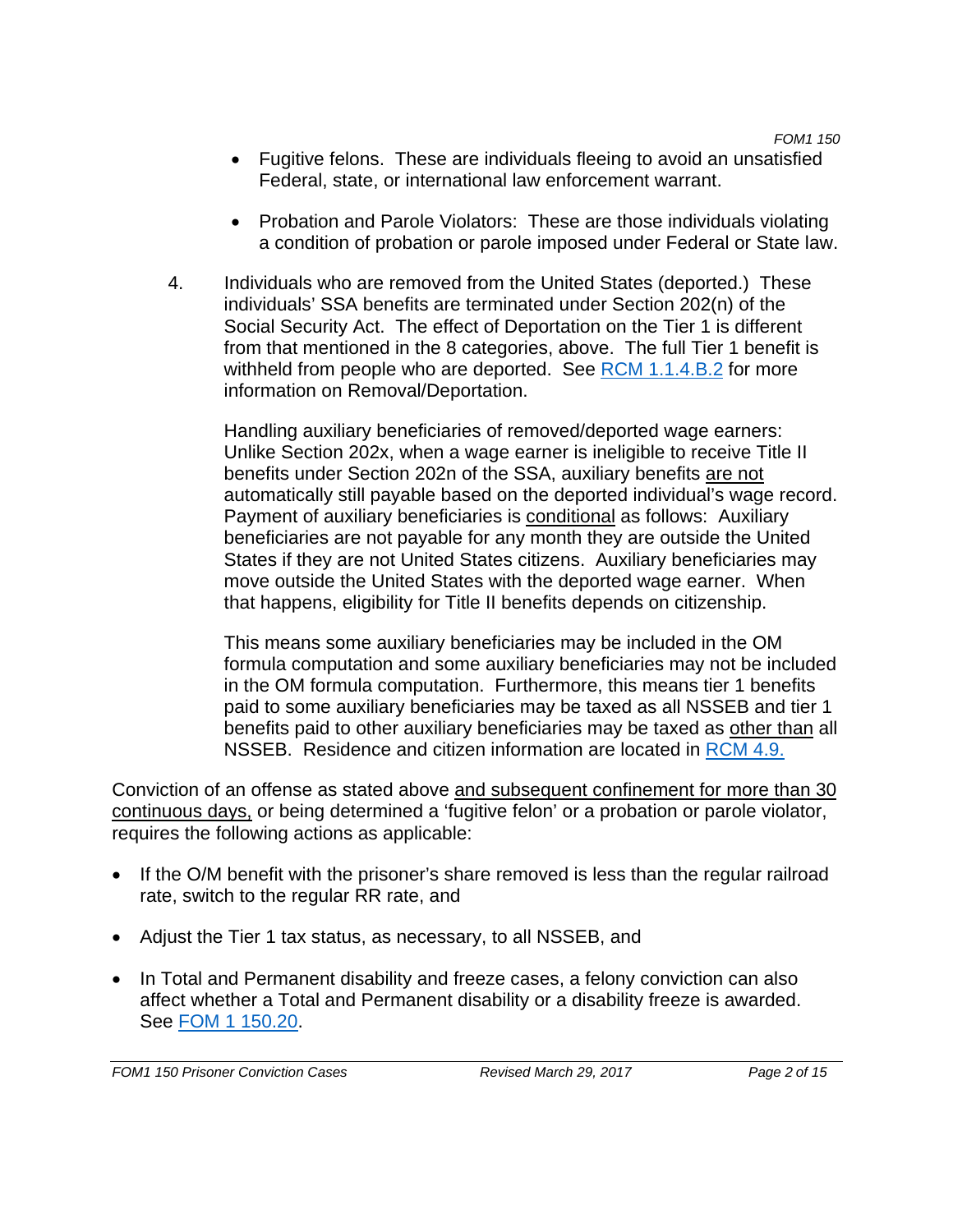### B. **How to Determine Greater than 30 Days**

If the O/M with the prisoner's share removed is less than the regular railroad rate, O/M benefits are converted to the regular RR rate and Tier 1 benefits are converted to all NSSEB effective with the month (including any part of the month) the beneficiary has been convicted of a criminal offense or convicted with a verdict mentioned in item 2, above, and is confined in an institution at public expense for more than 30 continuous days.

- If the O/M with the prisoner's share removed are less than the regular railroad rate, suspend the O/M share and convert Tier 1 tax status to all NSSEB effective with the first day of the month in which the official date of the inmate's conviction or the date the inmate starts physically residing in a correctional facility because of his or her conviction. Choose whatever date is later if the dates are different, and then go to the first day of the later month.
- Count '**more than 30 continuous days**' as follows: Date of conviction (or date of confinement if later than the date of conviction) plus 30 consecutive days = 31 or more days. Count the day of conviction as the first day of the period and add 30 consecutive days to this day to equal 31 or more days.

Benefits can be reinstated effective with the first of the month following the month of release.

Note: If a family group is involved and if the OM formula still applies with the prisoner excluded from the calculation, the OM is still payable. OM payments are SSEB payments by definition. If the OM remains payable, those payments remain SSEB. This is consistent with SSA's handling of auxiliary beneficiaries on an incarcerated/fugitive prisoner's wage record. SSA continues to pay auxiliary beneficiaries even though the prisoner's benefits are suspended.

## Examples:

**EXAMPLE 1:** James is arrested and placed in County Jail on 3/21/00. He is not granted bail. He was sent to trial on 4/14/00. The court convicts him on 4/15/00 of a criminal offense. He will remain in County Jail to serve his 6 months sentence.

Under prisoner suspension rules, James is considered **convicted and confined** on 4/15/00. James must serve over 30 continuous days in jail or an institution at public expense before we can determine whether the O/M needs to be converted to the regular railroad calculation with the Tier 1 NSSEB, i.e., 4/15/00 + 30 continuous days = 5/15/00. (His period in jail, prior to his conviction, is ignored for these purposes. This period is also ignored for counting 30 continuous days toward suspension.)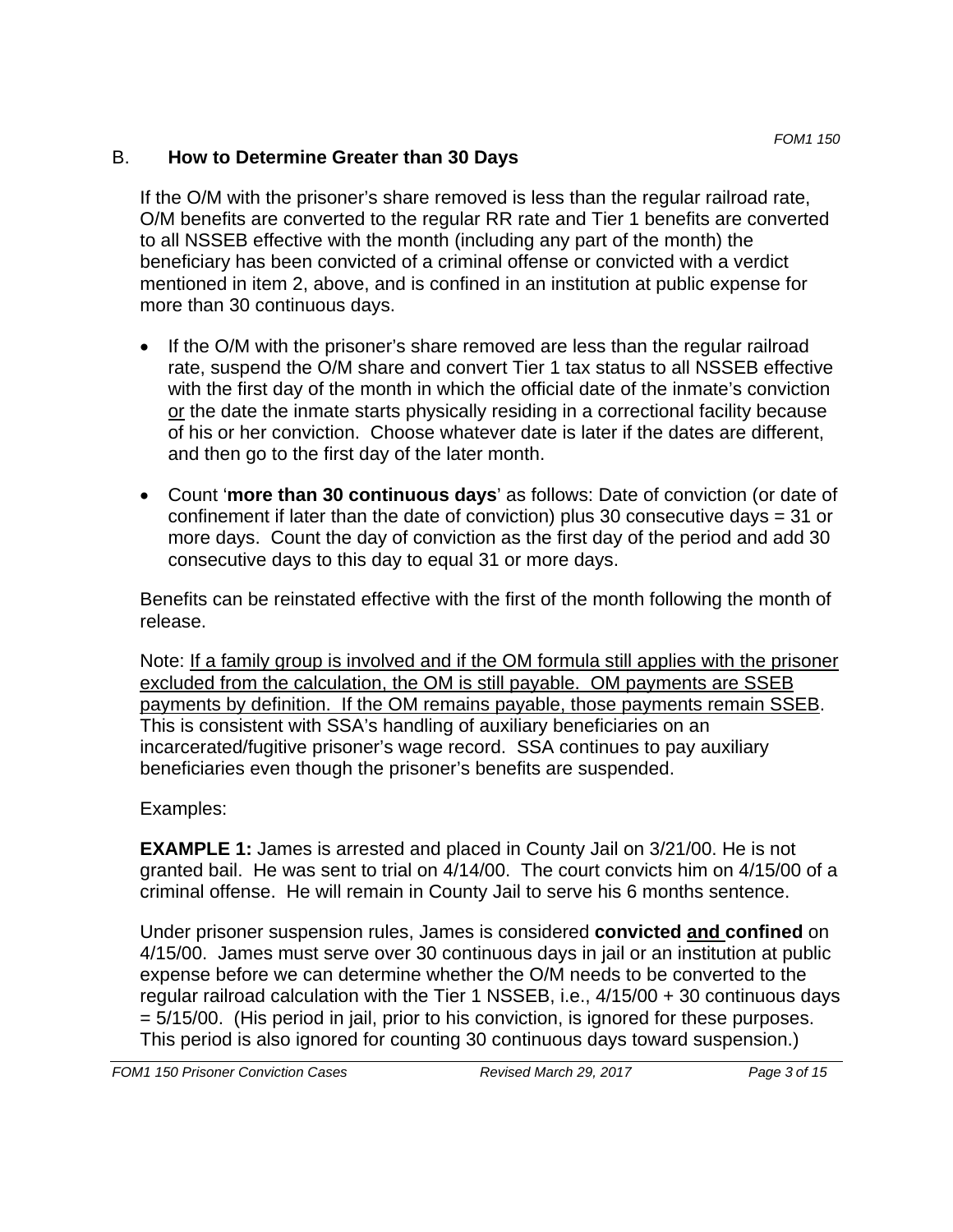*FOM1 150*  On 5/15/00, if the O/M is involved and James's RR rate is greater that the O/M benefit with his share removed, we will convert James from the O/M calculation to the RR rate and convert his Tier 1 to NSSEB effective 04/01/00.

**EXAMPLE 2:** Jody is convicted and confined on April 1, 2000 for committing a misdemeanor. She is sentenced to 3 months in jail. Suspend Jodi's O/M share, if any, and, if so, determine whether the O/M can continue, if not, recert the regular RR Rate and change Tier 1 to NSSEB for the months of April, and May 2000. She is officially released early for "good behavior" on May 2, 2000. Benefits can be reinstated effective June 01, 2000, if she contacts RRB for reinstatement and provides RRB with "official release" documentation.

**EXAMPLE 3:** Kate is arrested on 12/12/99. She was denied bail and stayed in jail until she went to trial. Kate was convicted of a crime that carried a sentence of 9 months on 3/28/00. The judge allowed Kate to go home to get her affairs in order. She was released on 3/30/00 to get her affairs in order. Kate reported to the prison on 4/5/00 to start her 9-month prison sentence. Kate remained in prison until 6/01/00 when she was released early because of good behavior.

Kate's 30 days were up on 5/5/00. RRB adjusted Kate's benefits effective 4/1/2000 until 6/1/00. Kate's O/M benefit share, if any, can begin again in 7/1/00 or her Tier 1 can be converted to SSEB at that time, if she brings official proof of her release to her local RRB field office.

**EXAMPLE 4:** Bill was arrested on 3/15/00. Bill stayed in jail until he went to trial. Bill went to trial and was convicted of a misdemeanor on 3/28/00. Bill left jail on 3/31/00 and was told to return on 4/3/00 to serve his 60-day sentence. Bill returned on 4/3/00 and will remain in jail until 6/3/00.

RRB will remove Bill from the O/M benefit or change his Tier 1 to NSSEB effective 4/00 through 06/00 since he has been in jail for more than 30 continuous days. (The prisoner suspension rules for 4/01/00 apply for this beneficiary, even though his actual conviction occurred in 3/28/00.)

**NOTE**: The date of confinement is the primary factor to consider when deciding to suspend the O/M benefits or change Tier 1 to NSSEB of an annuitant **who** is convicted and confined due to a criminal offense. When both of these events are found, suspension will apply or Tier 1 will be converted once the beneficiary remains confined more than 30 continuous days effective from the first day of confinement.

### C. **How to determine whether an individual is a 'Fugitive Felon' or a Probation and Parole Violators:**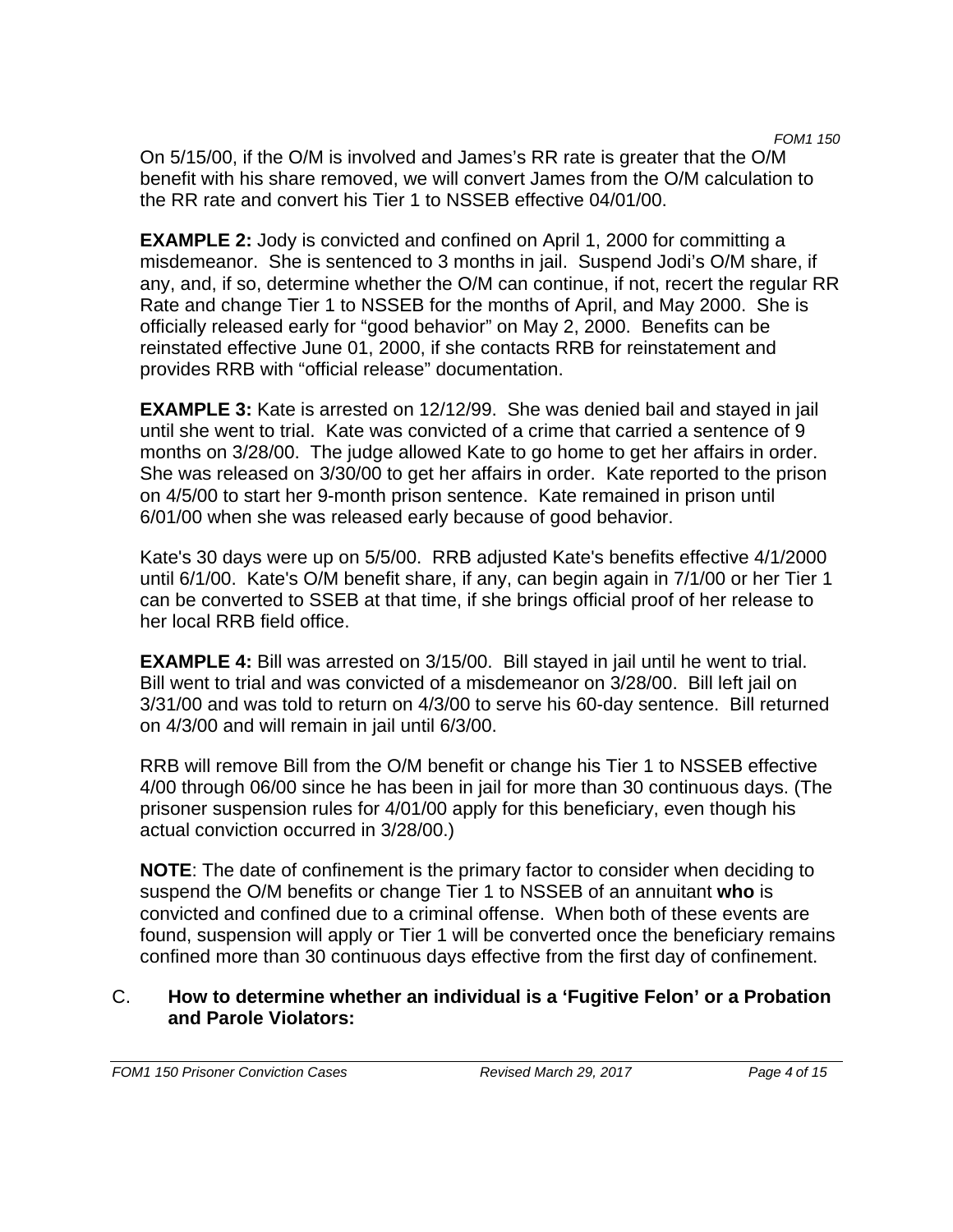*FOM1 150* 

No monthly SSA benefits, including O/M and SSEB tier 1 benefits will be paid to any individual for any month during which:

- he/she is fleeing to avoid an unsatisfied Federal, state or international law enforcement warrant, or
- he /she is violating a condition of probation or parole imposed under Federal or State law.

SSA has begun to identify these fugitive felons from a computer matching program with the National Crime Information Center (NCIC).

Claims examiners will handle the fugitive felon cases in the same manner as the Laf-S7 incarcerated prisoner suspensions. The railroad tier 1 **should not**  be offset for the Social Security benefit for fugitive felons. These cases can be easily identified from the SSA Master Beneficiary Record (MBR) BENEFIT data line. The LAF code will be **S9** with the RFST code of **FUGFEL.** The MBR will have a FUGITIVE data line and the display of detailed fugitive information will also be shown directly below the HISTORY field.

JADE does not currently recognize the **S9/ RFST** code of **"FUGFEL"** therefore; it is returning the benefit for deduction purposes even though the benefit is not paid. Examiners will have to manually remove the SS reduction amount.

# **150.10 Lump-Sum, Residual and Accrued Annuity Payments**

Conviction of a criminal offense punishable by imprisonment or institutionalization at public expense for more than 30 continuous days (regardless of the actual sentence imposed) has no affect on these awards unless the applicant is convicted of homicide of the employee.

# **150.15 Retirement and Survivor Annuities**

Effective for the period from May 1, 1983 through January 31, 1995, the Tier 1 or O/M share of the annuity was not payable if the annuitant was convicted and confined for committing a felony or an offense punishable by imprisonment for more than 1 year and did not have an appeal pending after February 1, 1995.

During the period from May 1, 1983 through January 31, 1995, the Tier 1 or the O/M share was payable if a disability annuitant was actively participating in a rehabilitation program. The program must have been specifically approved for that individual by a court and must be expected to result in the annuitant's ability to do substantial gainful work within a reasonable time after release.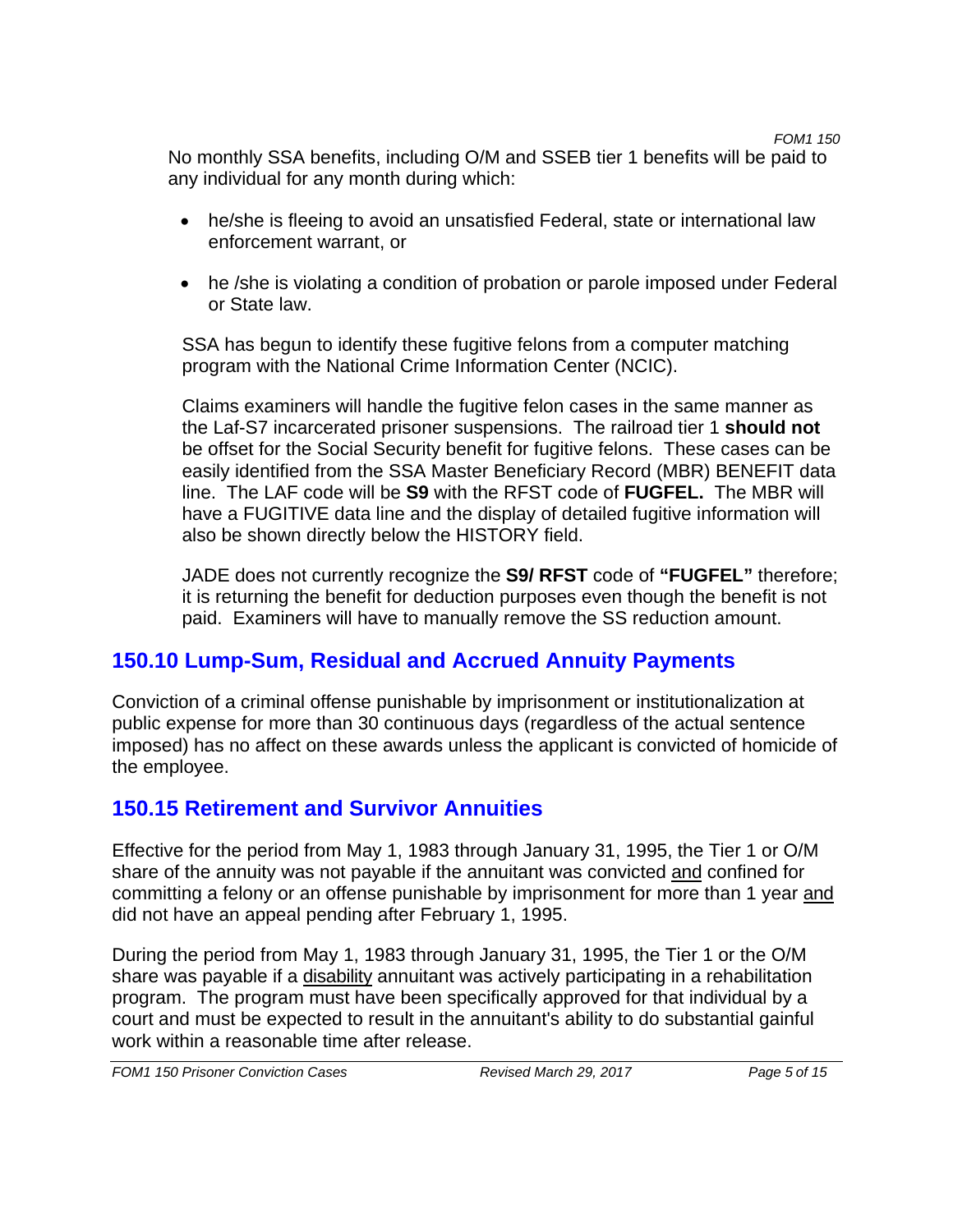Note: Effective February 1995, section 202x of the Social Security Act was revised to remove the rehabilitation exception to the suspension provisions.

Effective February 1, 1995, the RRB determined that the Tier 1 was no longer suspended if the annuitant was convicted and confined for committing a felony or an offense punishable by imprisonment for more than 1 year. If the annuitant is convicted and confined, the annuitant's overall minimum (O/M) share, if payable, must be withheld and the annuitant's Tier 1 social security equivalent benefit (SSEB) status must be changed to non-social security equivalent benefit (NSSEB). If the annuitant is convicted and confined for part of a month, the annuitant's O/M share must be withheld for the whole month and the annuitant's tier 1 SSEB status must be changed to all NSSEB for the whole month.

Effective February 1, 1995, the tier I was reinstated to all convicted felons on the rolls. If the action on the case was not final due to the timely filing of an appeal, the suspension action was reversed and any accruals due were paid out.

Prisoner cases first identified after February 1, 1995 will not have their Tier 1 suspended even if the period of incarceration retroacts prior to February 1, 1995. The O/M share will continue to be withheld, however, and the Tier 1 will be all NSSEB.

Effective February 20, 2004, based on Social Security Public Law 106-170, the current procedure applies.

# **150.15.5 Handling Tier 1 or O/M Accruals**

The "No Social Security Benefits for Prisoners Act of 2009" was signed into law on 12- 15-2009 as Public Law No 111-115. Based on the interpretations provided in Legal Opinion L-2010-07 dated September 7, 2010, 'Payment and Taxation Impact of the "No Social Security for Prisoners Act of 2009,' do not withhold accruals in any of the 4 situations involved. The taxation status of the Tier 1 or Overall Minimum accrual between the Social Security Equivalent Benefit (SSEB) and Non Social Security Equivalent Benefit (NSSEB) is based on the rules of TOM 110.10.

Presume the annuitant/wage earner is a prisoner, a fugitive felon, or a probation or parole violator. We will use the term 'prisoner' to refer to all categories of affected individuals as defined in FOM1 150.5.A 1, 2, and 3.

If a wage earner is not payable under the Prisoner statute Section  $202(x)(1)$ , auxiliary beneficiaries are payable without regard to the annuitant's/wage earner's nonpayment status. If an annuitant/ wage earner is not payable under the Removal/Deportation statue Section 202(n), auxiliary beneficiaries may not be payable. See FOM1 150 A.4., above.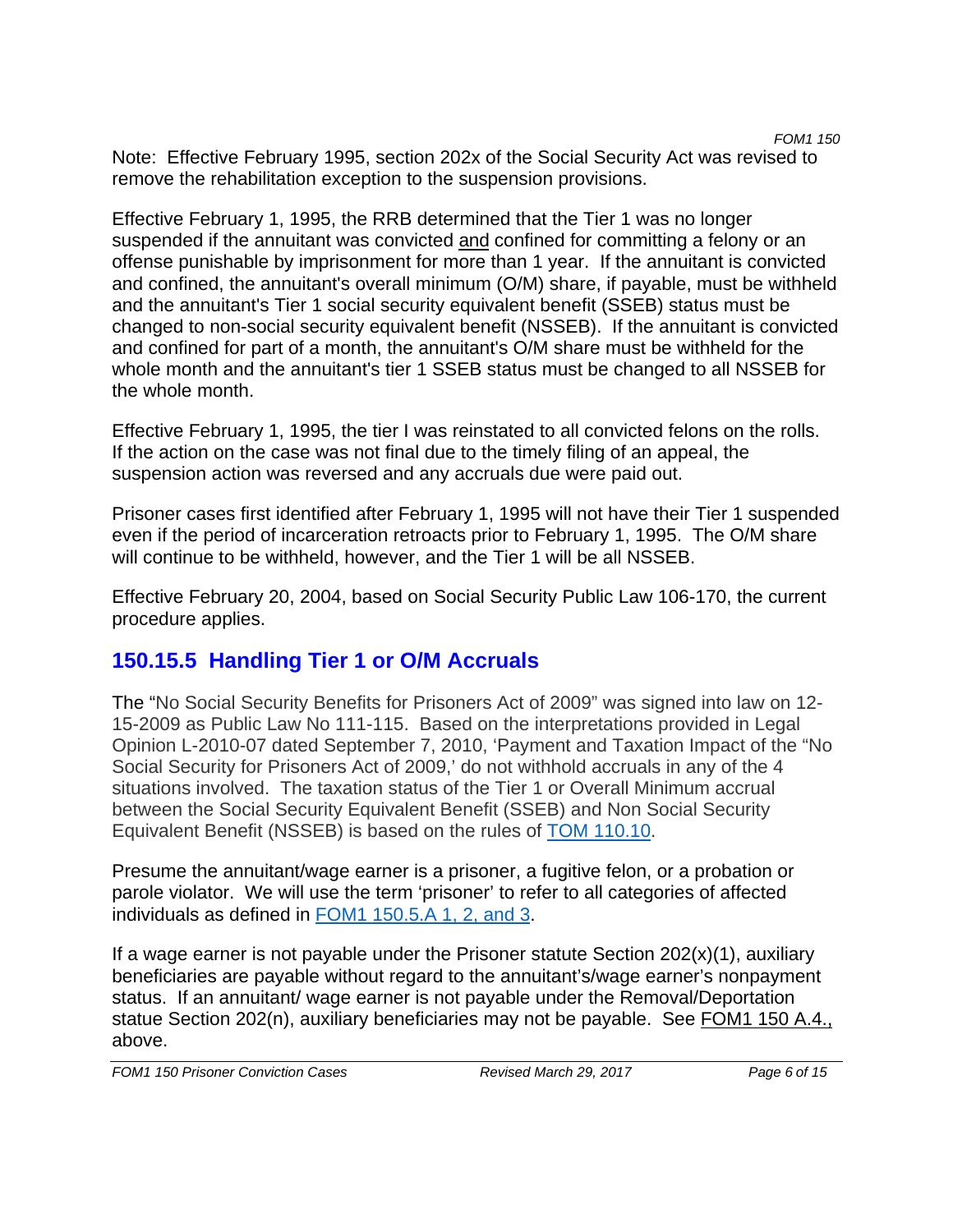### **Payment Period and Nonpayment Period**

The 4 situations cover accruals accruing through periods in which the individual is in or prior to nonpayment status due to criminal activity with results in suspension of O/M payments or SSEB status of the Tier 1. The term 'payment period' applies to the date the accrual began to accrue and the date the annuity or O/M benefit is corrected. For example, a recomputaion is effective January 1, 2010 and you are correcting the rate on June 1, 2011. The payment period is 1/1/2010 through 5/31/11. The nonpayment period is the period the individual is incarcerated or otherwise subject to these rules. For example, John Doe was incarcerated due to criminal activity as defined by statute from 1/1/2009 through 5/31/2009; therefore, in this example, his nonpayment period is 1/1/2009 through 5/31/2009 and is prior to his accrual payment period.

#### **The Four Situations:**

### **Tier 1 Accrual Due For a Payment Period within the Nonpayment Period**

Any tier 1 accrual due for a period **within** the nonpayment period is payable as NSSEB.

#### **Overall Minimum Formula Accrual Due For a Payment Period within the Nonpayment Period**

Any overall minimum (OM) formula accrual due for a payment period **within** the nonpayment period may be payable if the OM still applies with the individual subject to nonpayment **excluded from the OM calculation**. If the OM still applies, the OM accrual is payable as **SSEB**.

### **Tier 1 Accrual Due For a Payment Period Prior to the Nonpayment Period**

Any tier 1 accrual due for a period prior to the nonpayment period should be paid without regard to the individual's nonpayment status. That means the tier 1 accrual is payable as NSSEB, SSEB, or a SSEB/NSSEB split, whichever is applicable.

#### **Overall Minimum Formula Accrual Due For a Payment Period Prior to the Nonpayment Period**

Any overall minimum (OM) formula accrual due for a period prior to the nonpayment period should be paid without regard to the individual's nonpayment status. That means the individual subject to nonpayment should be **included in the OM calculation**. The OM accrual is payable as **SSEB**.

When these actions are complete, the claims examiner should prepare an Outlook message that references any newly imaged criminal activity case materials and/or any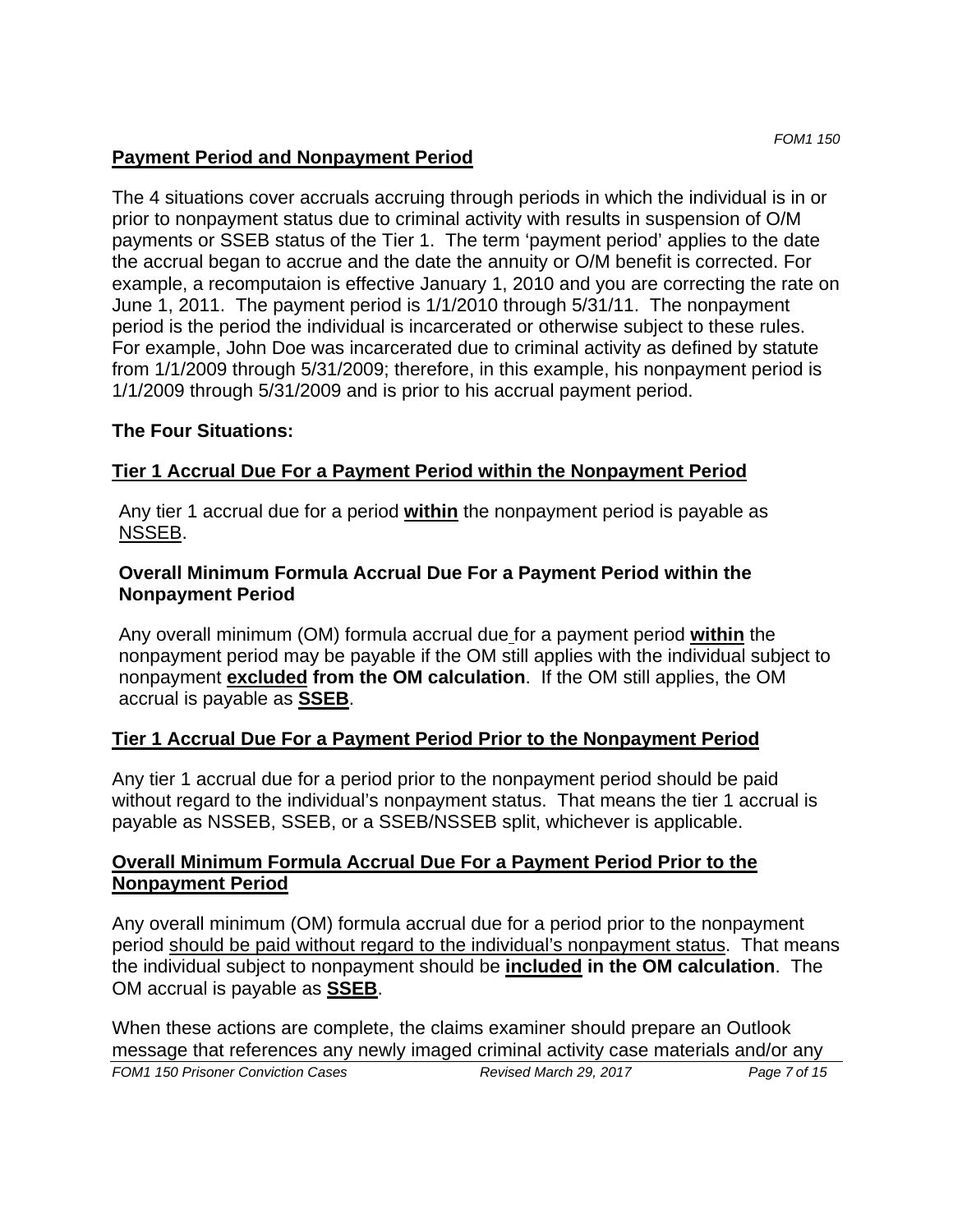*FOM1 150* 

adjudication action taken. Copies of the Outlook message should be sent to the TCIS-TS Group mailbox and the Criminal Activity Case (CAC) Group mailbox. This should be done for all criminal activity case handlings, whether or not a claim folder is involved.

# **150.20 Disability Cases**

### **150.20.05 Disability Freeze Cases**

If an offense punishable by imprisonment for more than 1 year was committed after October 19, 1980, and if a disability freeze was awarded after that date, OLDDS should indicate "offense considered."

An offense punishable by imprisonment for more than 1 year does not affect the disability determination in an occupational disability case.

Following are the guidelines given to **Disability Examiners concerning prisoner** convictions in Total and permanent disability cases. They are included for your information only. Further information is provided in the Disability Manual at DCM 3.8.2.D.4.

When making a disability freeze determination, consideration must be given as to whether the impairment is offense related or confinement related.

### **150.20.05.a Felony/Offense Related**

For offenses punishable by imprisonment for more than 1 year committed after Oct. 19, 1980, an impairment which arose, or was aggravated (but only to the extent of the aggravation), in connection with the commission of the offense is to be permanently disregarded for purposes of eligibility for a disability freeze, early Medicare or applicability of the O/M formula. There need not be a causative connection, but the impairment must be closely related to the commission of the offense, occurring at a time and location near to the offense.

### **150.20.05.b Confinement Related**

If an impairment arose or was aggravated to a disabling extent during the confinement for conviction of an offense punishable by imprisonment for more than 1 year, the impairment, to the extent of the aggravation, must be temporarily disregarded for the months of confinement.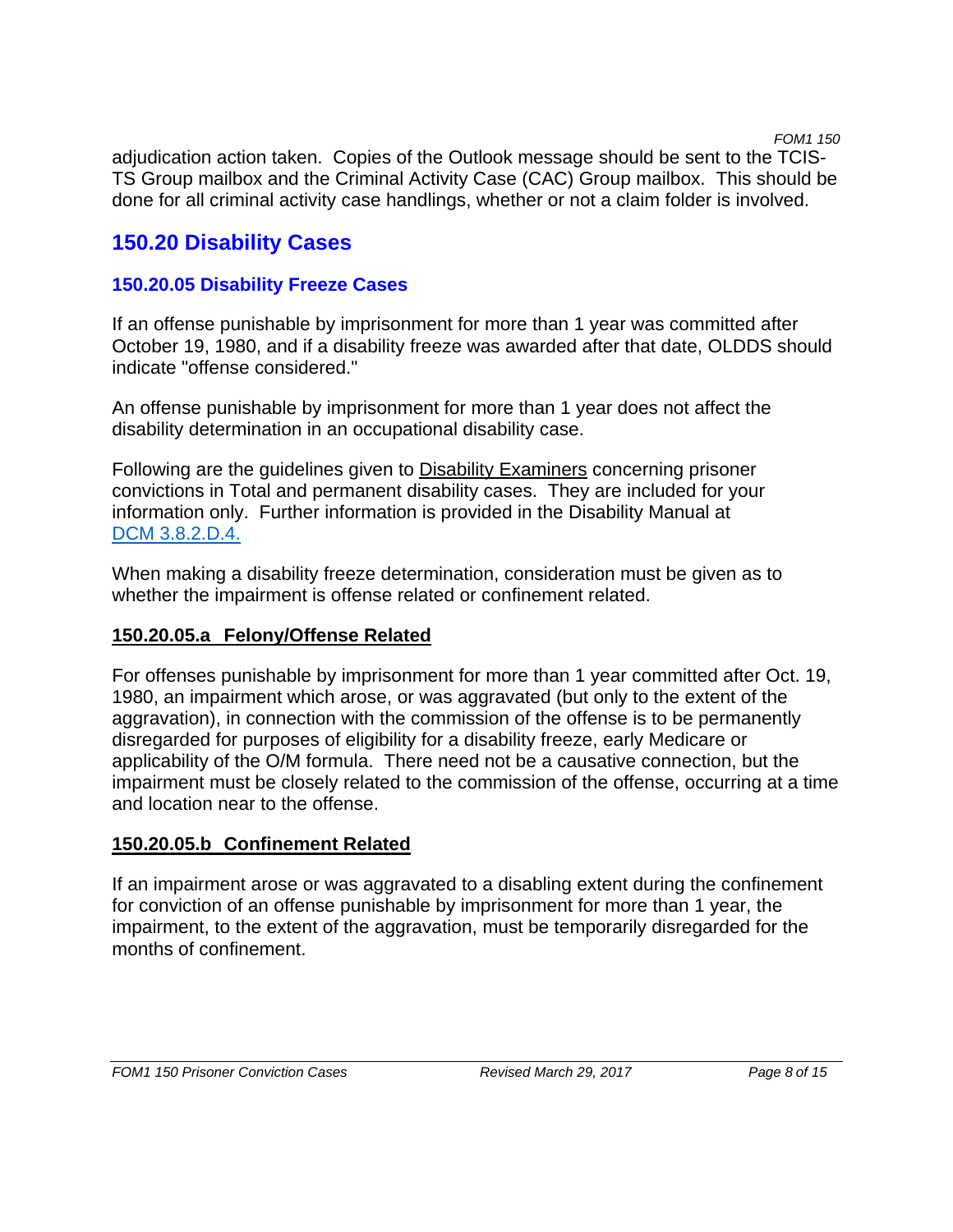As explained in "Retirement and Survivor Annuities" above, tier I or the O/M may be withheld from any annuity effective May 1, 1983. Before that date, the O/M share could be withheld in disability cases if the offense was committed October 19, 1980, or later.

## **150.20.15 Effective February 1, 1995**

The tier I will no longer be suspended if the disability annuitant is convicted and confined for committing an offense punishable by imprisonment for more than 1 year. If the disabled annuitant is convicted and confined, the annuitant's O/M share must be withheld or the annuitant's tier I SSEB status must be changed to NSSEB. If the disabled annuitant is convicted and confined for part of a month, the annuitant's O/M share must be withheld for the whole month or the annuitant's tier I SSEB status must be changed to NSSEB for the whole month.

## **150.20.20 Exception to Suspension - Disability Cases Only**

Prior to February 1995, the tier I or the O/M share is payable if a disability annuitant is actively participating in a rehabilitation program. The program must have been specifically approved for that individual by a court and must be expected to result in the annuitant's ability to do substantial gainful work within a reasonable time after release.

Note: Effective February 1995, section 202x of the Social Security Act has been revised to delete the rehabilitation exception to the suspension provisions. Therefore, it no longer applies.

# **150.25 Due Process**

Due process is required to suspend the O/M shares unless the annuitant or SSA notify the RRB of the incarceration. Due process is required to recover any overpayment. It is not required to adjust the annuitant's tier I tax status.

# **150.30 Field Office and Headquarters Development**

All annuity applications request information about a criminal offense. For those already on the rolls who are convicted of such an offense, the Field Office should contact the state correctional authorities to verify the applicant's information. Field offices should obtain the following information from the state correctional authorities in all such prisoner cases:

 If the criminal offense committed was a felony or an offense punishable by imprisonment for more than 30 consecutive days;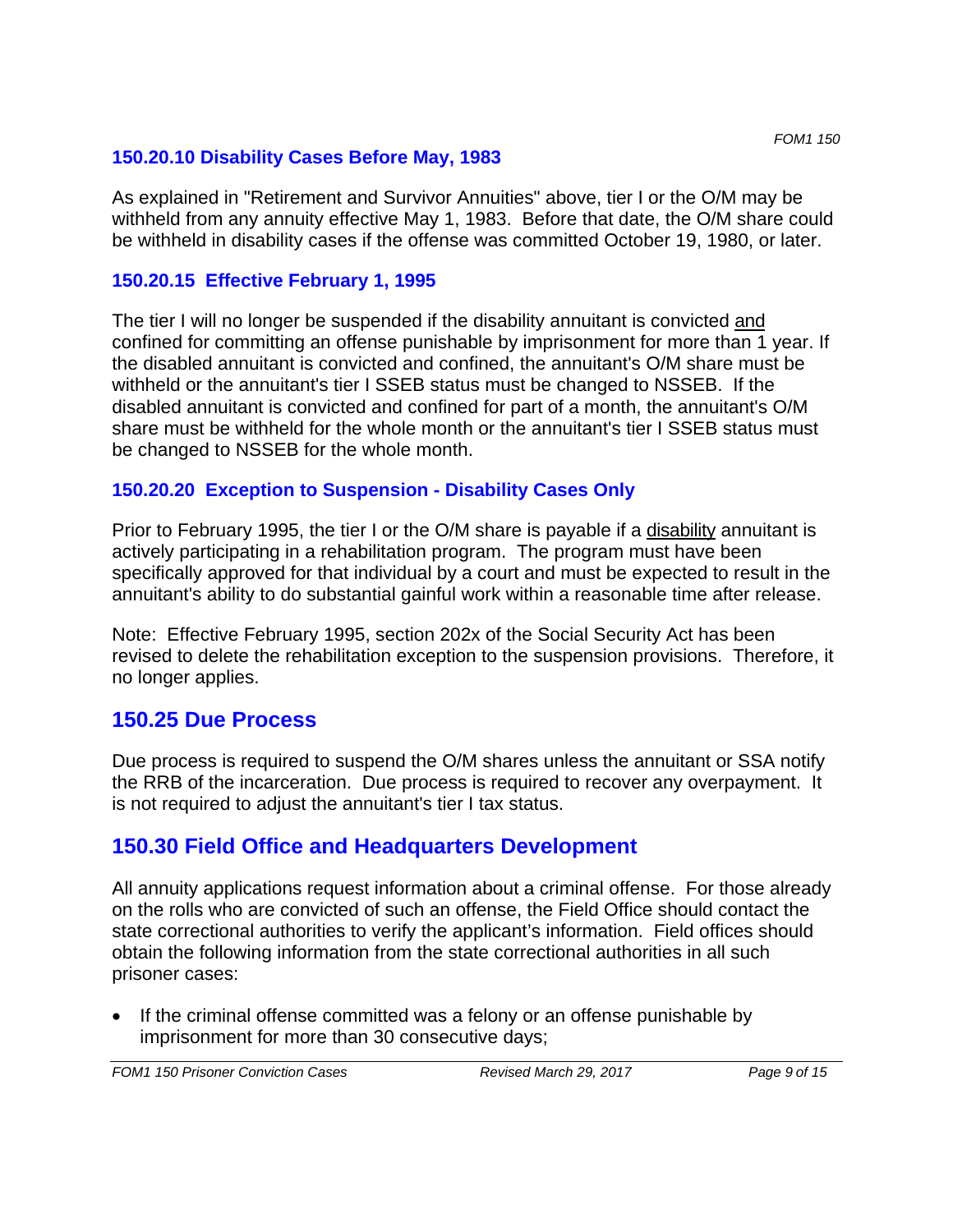- The date of conviction;
- The date and place of confinement;
- If the individual has been paroled; and
- If paroled, a copy of the release papers.

The applicant's statement allows us to act on O/M benefits or Tier 1 tax status without due process. It also furnishes the field office with the information they need to contact the state correctional authorities.

• Note: It may be possible to access this information from the State Department of Corrections web site. For example, the Illinois Department of Corrections web site has an "Inmate Search" function that can be used to secure incarceration data. They suggest having the following information at hand prior to undertaking a search: the full name and date of birth of the inmate, and the year the inmate was received at the Department of Corrections.

The field will forward the information to the Headquarters unit that handles the particular case. That unit will determine:

- $\triangleright$  Whether the incarceration qualifies as a criminal offense (regardless of the actual sentence imposed) and whether the individual has been incarcerated more than 30 days or being determined a 'fugitive felon' or a probation or parole violator,
- $\triangleright$  If the O/M applies, whether it needs to be adjusted, or in the case of removed /deported individuals, whether tier 1 must be withheld, and
- $\triangleright$  When these actions are complete, the unit will send the case to Tax Clerical and Imaging Section – Tax Section (TCIS-TS) to adjust tier 1, as necessary, to all NSSEB. The claims examiner should prepare an Outlook message that references any newly imaged criminal activity case materials and/or any adjudication action taken. Copies of the Outlook message should be sent to the TCIS-TSGroup mailbox and the CAC Group mailbox. This should be done for all criminal activity case handlings, whether or not a claim folder is involved.

The documentation of the conviction and the annuitant's statement should be retained in an AFCS folder and must be imaged.

Note: Tier 1 tax status must be adjusted for any months the convicted individual is confined, a fugitive felon, or a parole violator. For example, if the convicted/confined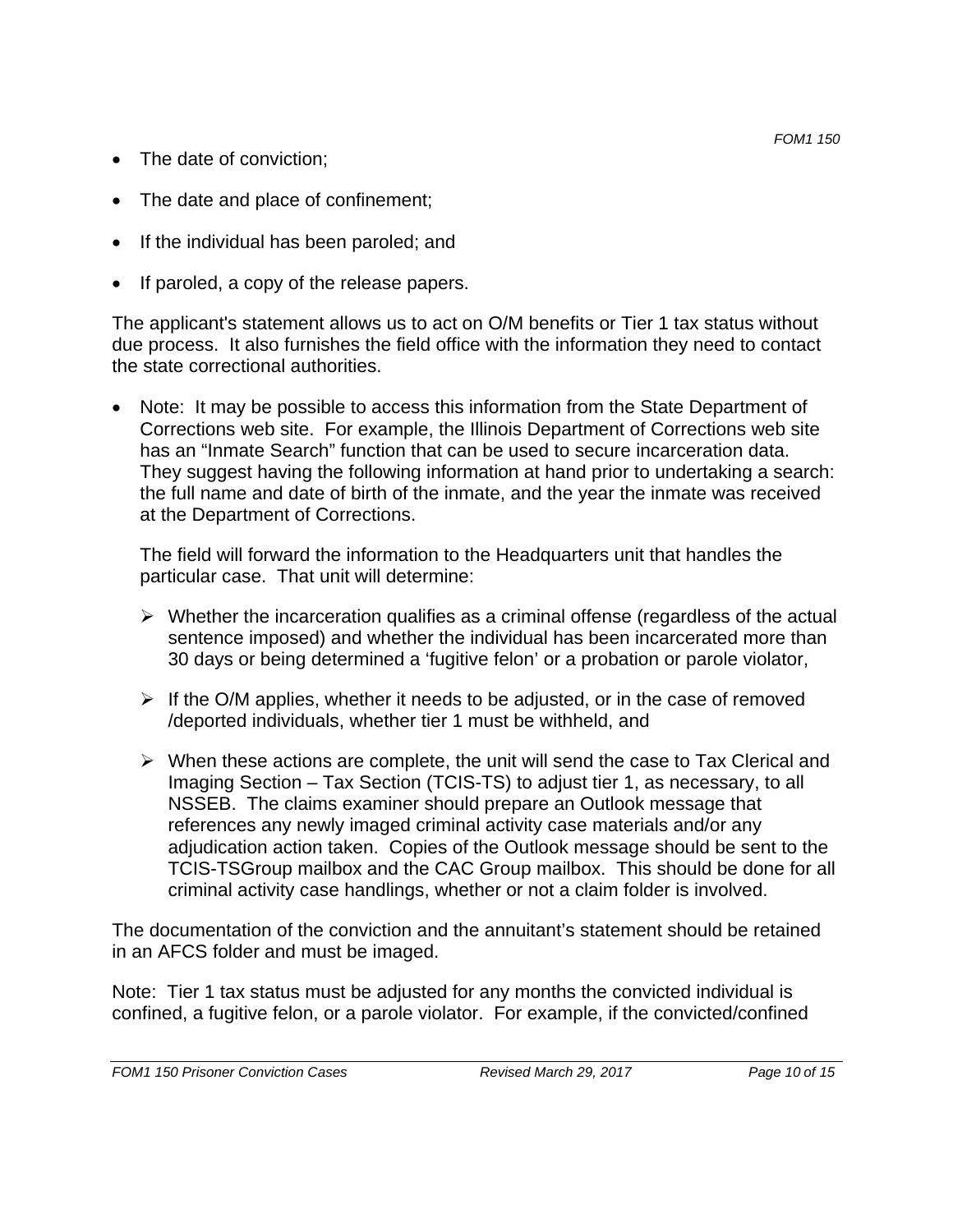individual is confined for three months then the Tier 1 status must be adjusted to all NSSEB for three months.

# **150.35 Annuitant Has Been Released**

We cannot reinstate the O/M share or change tier I tax status based only on the annuitant's statement. Obtain a copy of the release papers from the state correctional authorities showing that the annuitant has been paroled and send them to head quarters. The release papers should be imaged so other TCIS-TS can review them

- 1. Once we have the release papers, we can re-include any previously excluded prisoner from the O/M computation from the 1st day of the month following the month of release, and adjust the annuity rate as needed.
- 2. Whether the annuity rate is adjusted or not, advise TCIS-TS by email that the prisoner has been released from confinement. If the RR formula is being paid, TCIS-TS may need to adjust the SSEB/NSSEB composition of tier 1. Include the date of release in your email.

NOTE: If the annuitant was placed immediately on probation, there will be no suspension as there was no confinement. There are no release papers when the annuitant is placed on probation.

# **150.40 Annuitant is Entitled to Social Security**

If SSA indicates that a beneficiary has been suspended for a conviction, the O/M share may be suspended without due process. However, headquarters will request that SSA send us copies of all information they have on the conviction.

Based on Legal Opinion 94-51, tier I benefits will not be reduced by an SS benefit which is suspended (not payable) because of prisoner incarceration. Therefore, effective February 1995, the tier I benefits of incarcerated prisoners should not be reduced for SS benefits that were suspended for the same incarceration. If the tier I benefit has been reduced, the benefit reduction will be removed and any accrual paid.

Headquarters will investigate LAF code S7 cases. The suspension may be for a conviction.

Copies of conviction information should be sent to SSA if that agency is paying benefits.

*FOM1 150*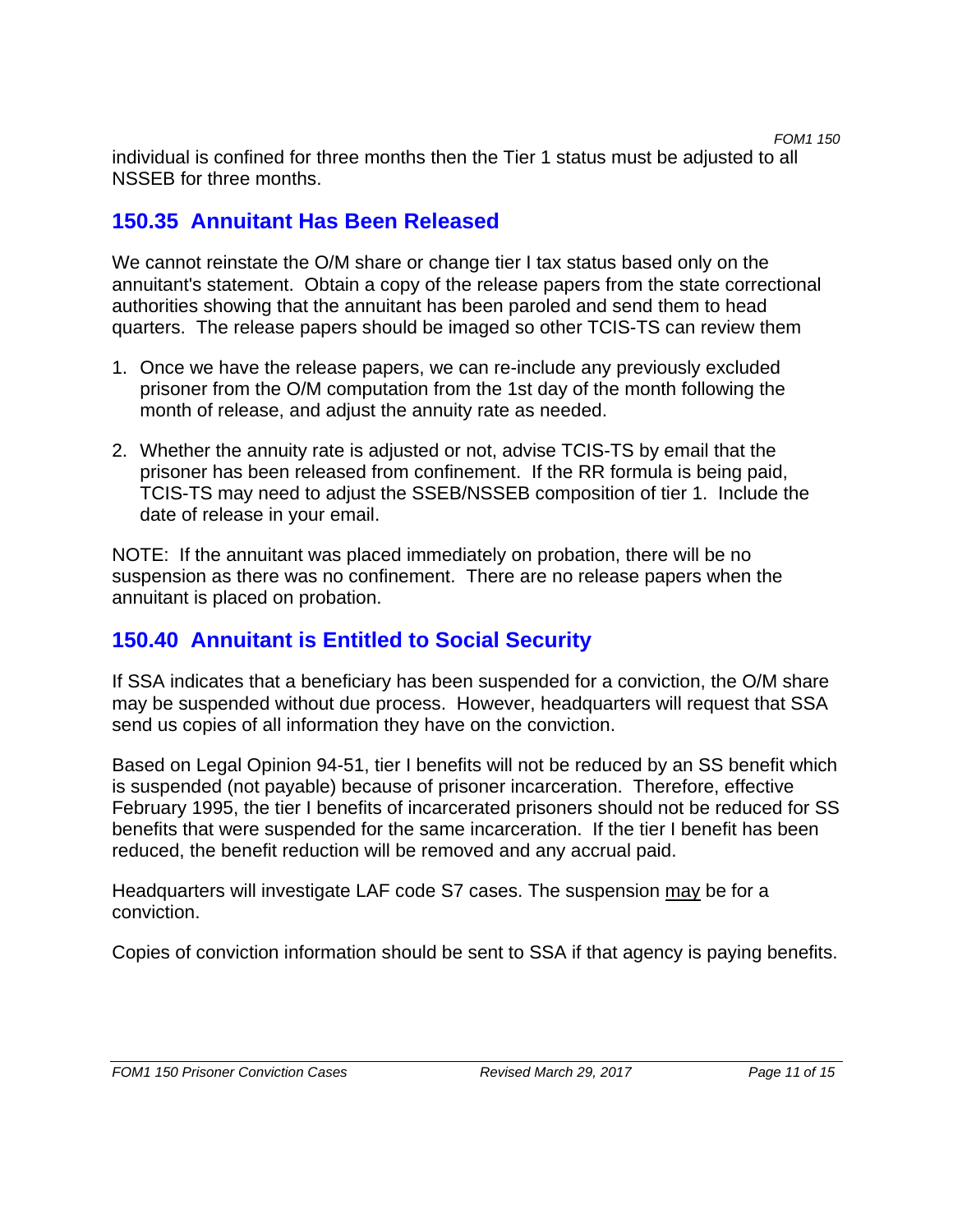## **150.45 Prisoner Code Paragraphs**

RCM 10.5.90 contains the paragraphs used when the O/M must be withheld for a conviction. There is also a paragraph used if the annuitant has Medicare. The code paragraphs will be revised.

## **150.50 Definitions**

### **150.50.05 Felony**

A crime is a felony if it is an offense which constitutes a felony under applicable law. If the law does not classify any crime as a felony (e.g., law of New Jersey, Uniform Code of Military Justice), an offense punishable by death or imprisonment for a term exceeding 1 year is considered a felony for this procedure.

A felony may have been committed even if the resulting sentence is less than 1 year. The length of the sentence is not an indication of a felony, except as stated in the preceding paragraph.

Also note that a person charged with a felony may plead guilty to, and be convicted of, a lesser charge; in that case if the sentence is less than 1 year, benefits are not suspended. If there is a conviction after a felony charge, you may assume the conviction was a felony, unless information is received to the contrary.

If convicted, a juvenile tried as an adult is subject to suspension. However, this is relatively rare.

## **150.50.10 Conviction**

Tier I will not be affected or the O/M will not be suspended until the individual has actually been convicted of a criminal offense (regardless of the actual sentence imposed), and is confined to a penal institution, correctional facility, or an institution at government expense for more than 30 days. A grand jury indictment or otherwise being charged with a crime does not cause suspension. If an individual is confined but not convicted, and is subsequently convicted, suspension is effective with the month of conviction.

When a person has been convicted and incarcerated, but the conviction is under appeal, the tier I is all NSSEB or the O/M is subject to suspension. When a person has been convicted but the conviction is under appeal and the person has been released pending appeal, the tier I will not be changed to all NSSEB or the O/M will not be suspended until we learn the outcome of the appeal. If a conviction is overturned,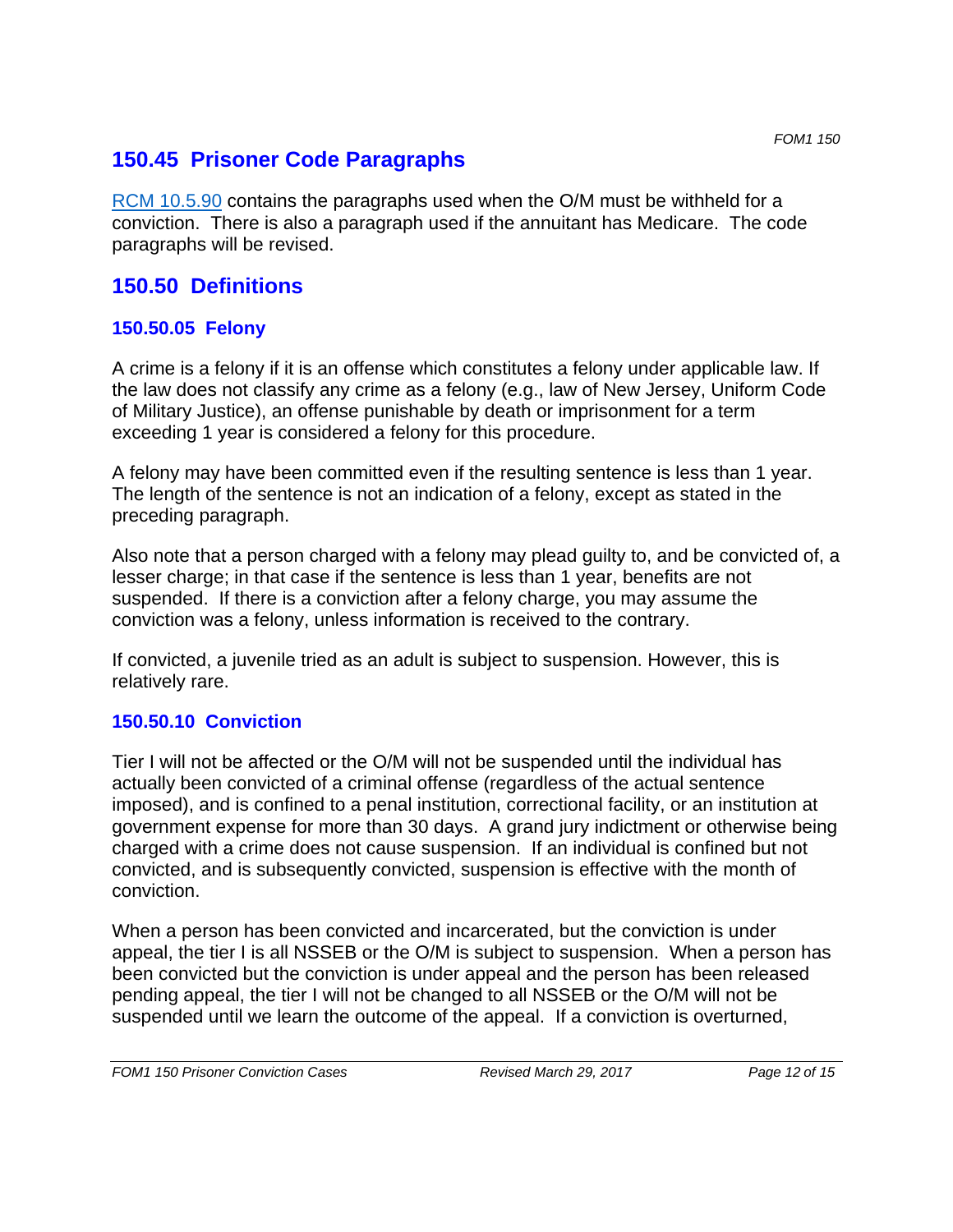*FOM1 150*  benefits are payable as if the person had never been imprisoned for that conviction. If a pardon is granted, the case will be sent to Policy and Systems - RAC.

### **150.50.15 Confinement**

A penal institution or correctional facility includes any facility which is under the control and jurisdiction of the agency in charge of the penal system, or any facility in which convicted criminals may be incarcerated. This includes, for example, a mental hospital for the criminally insane which is used for incarcerating convicted criminals, regardless of whether that institution is operated by the correctional authority.

A person is considered confined even if temporarily hospitalized outside the facility, or temporarily or intermittently outside the facility to work or attend school, or because he escaped or failed to report to begin confinement. Transfer from prison to a half-way house or a work-release facility is considered confinement if the individual remains under a sentence of confinement.

A prisoner released on parole, or because his sentence ended, been suspended or overturned is not under a sentence of confinement.

Effective February 1995, an individual will not be considered confined in a penal institution during any month throughout which such individual is residing outside the penal institution or correctional facility at no expense (other than the cost of monitoring, i.e., using a home monitoring device) to such institution or the penal system or to any agency to which the penal system has transferred jurisdiction over the individual.

# **150.55 Problem Cases**

## **150.55.05 Annuitant Convicted but not Confined**

If the annuitant is paroled or on probation, the prisoner provisions do not apply. If the annuitant crosses state lines to avoid confinement, or otherwise evades confinement, or if the annuitant violated conditions of his/her parole or probation, we apply the prisoner provisions as if the annuitant were in prison. See also the definition for confinement under "Definitions".

## **150.55.10 Appeal**

If we first hear that the annuitant meeting the categories in Section 150.5, above has been convicted of an offense punishable by imprisonment for more than 30 days (regardless of the actual sentence imposed) but is currently free on appeal, advise the annuitant to inform the RRB of the result of the appeal. Pend the case to trace in 6 months.